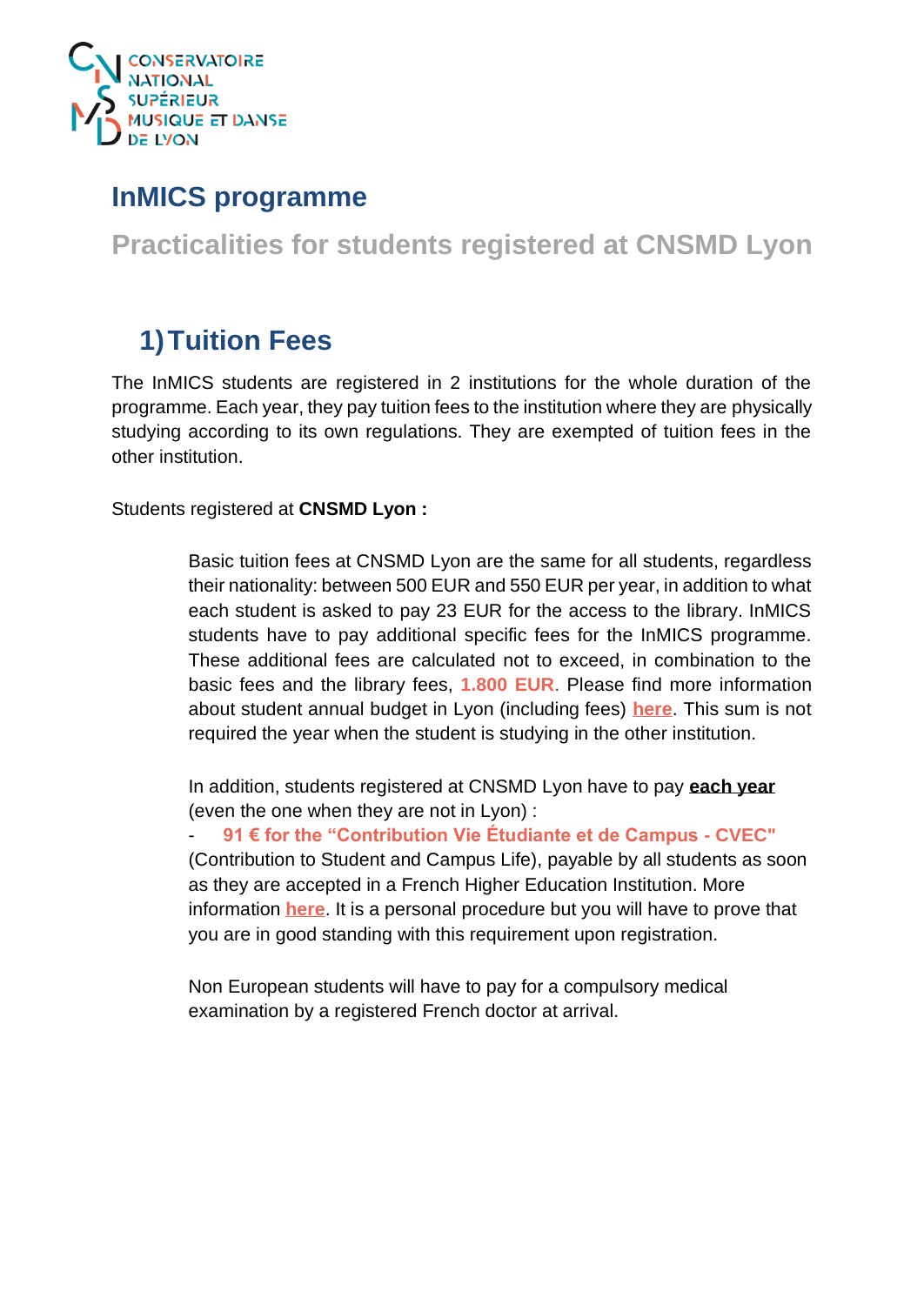## **2)Scholarship Options**

During the year when they are studying in Lyon, no grant will be available but various sources of mobility grants will be considered in order to help students for travelling to the other school.

French students, according to the CROUS rules and criteria, may get a national social scholarship. Please apply through this **[website](https://www.messervices.etudiant.gouv.fr/envole/)** before May. Foreign students with big difficulties may have access to exceptional grants delivered by the institution.

### **3)Immigration**

For studying in **France** :

#### **EU/EEA citizens**

From 2005 it is no longer necessary for students with an EU passport (including Norway, Switzerland) to get a residence permit. An identity card or a valid passport is required.

#### **Non-EU/EEA citizens**

InMICS students registered at CNSMD Lyon should apply for a visa "long séjour" through [https://france-visas.gouv.fr/en\\_US/web/france-visas](https://france-visas.gouv.fr/en_US/web/france-visas) beetween 3 or 4 months prior to your arrival in France (May/June). Please select "France Métropolitaine" as main destination.

Those, registered in Lyon (year 1) and in one European country during their InMICS studies, may also apply for a visa "étudiant en mobilité" through [https://france-visas.gouv.fr/en\\_US/web/france-visas](https://france-visas.gouv.fr/en_US/web/france-visas) before starting the programmme (you may select "France Métropolitaine" as the main destination, then "études" as your project and then choose the option "étudiants en mobilité"). It may facilitate the renewal of the visa for the following year.

**For more information, please visit the Préfecture du Rhône website**

([97, rue Molière -](https://maps.google.fr/maps?q=97+Rue+Moli%C3%A8re,+Lyon&hl=fr&ie=UTF8&sll=45.764814,4.841752&sspn=0.00723,0.013797&vpsrc=0&t=m&z=16&iwloc=A) 69003 Lyon)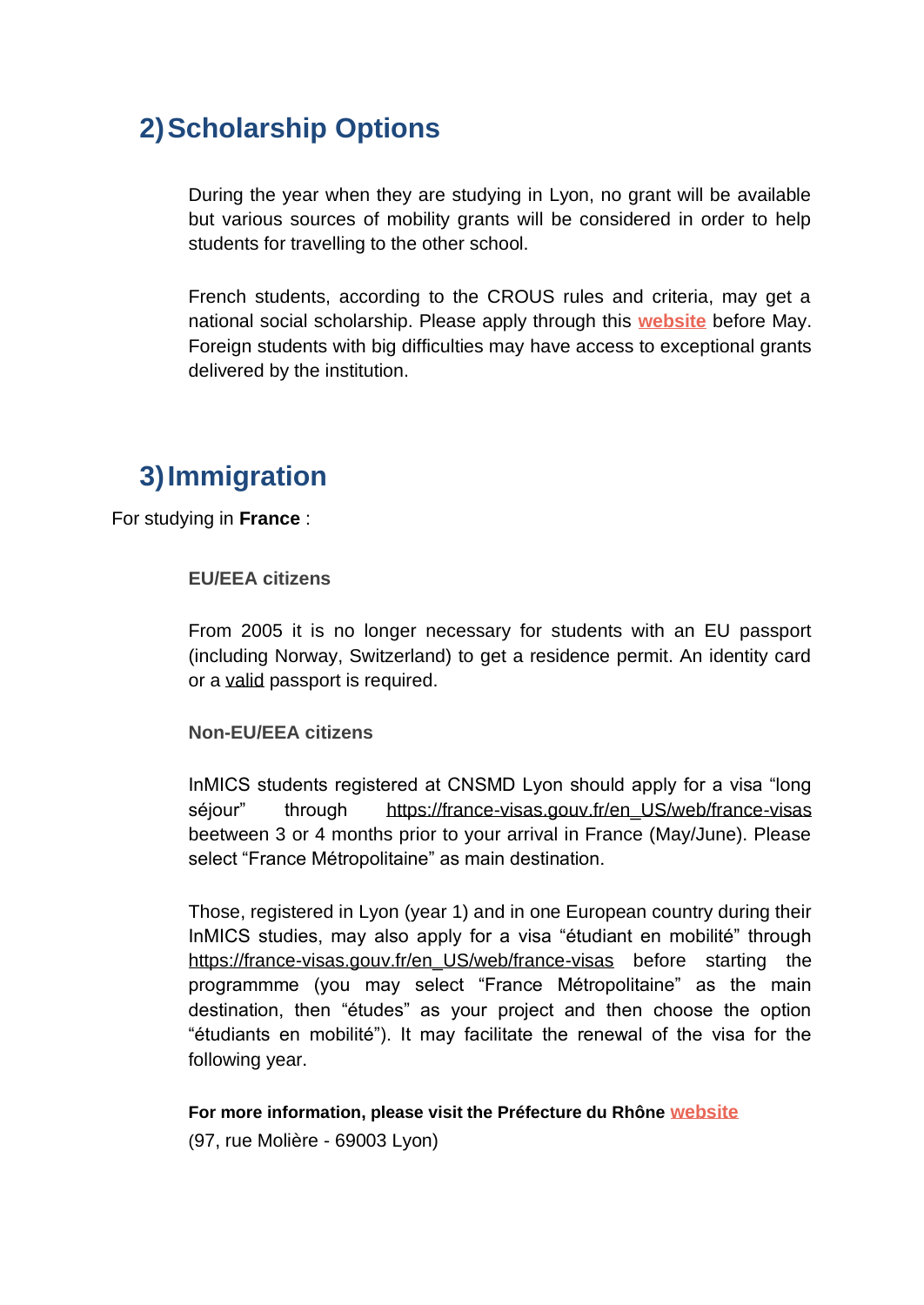# **4)Accomodation**

For staying in **Lyon :**

CNSMD of Lyon has its own student residence with 60 beds, situated on the premises of the conservatory at 3 quai Chauveau, Lyon 9.

The application form is available **online** (please check the deadline, usually in early June). Places are allocated by a commission comprising CNSMD Lyon staff.

More information about student residences and allocation procedure is available on the CNSMD Lyon **[website](http://www.cnsmd-lyon.fr/en-2/students/housing)**.

In addition, the CNSMD Lyon pre-booked some rooms in CROUS residences nearby. Room prices are from c. 230 EUR to 370 EUR.

Students can also make their own housing arrangements. Many organizations can help with finding housing, notably Lyon Campus, Lokaviz and the Info Jeunes.

The International Relations Office may also give you some private contacts if needed.

Private room in a shared apartment is from c. 350 EUR to 500 EUR

# **5)Insurance**

For studying in **France** :

Students registered at CNSMD Lyon do not have to get any French Health insurance the year when they are studying in the other institution BUT they have to pay the CVEC (91  $\epsilon$ ) as explained in the section Tuition fees.

Basic health insurance is now for free for all students registered in a French higher education institution.